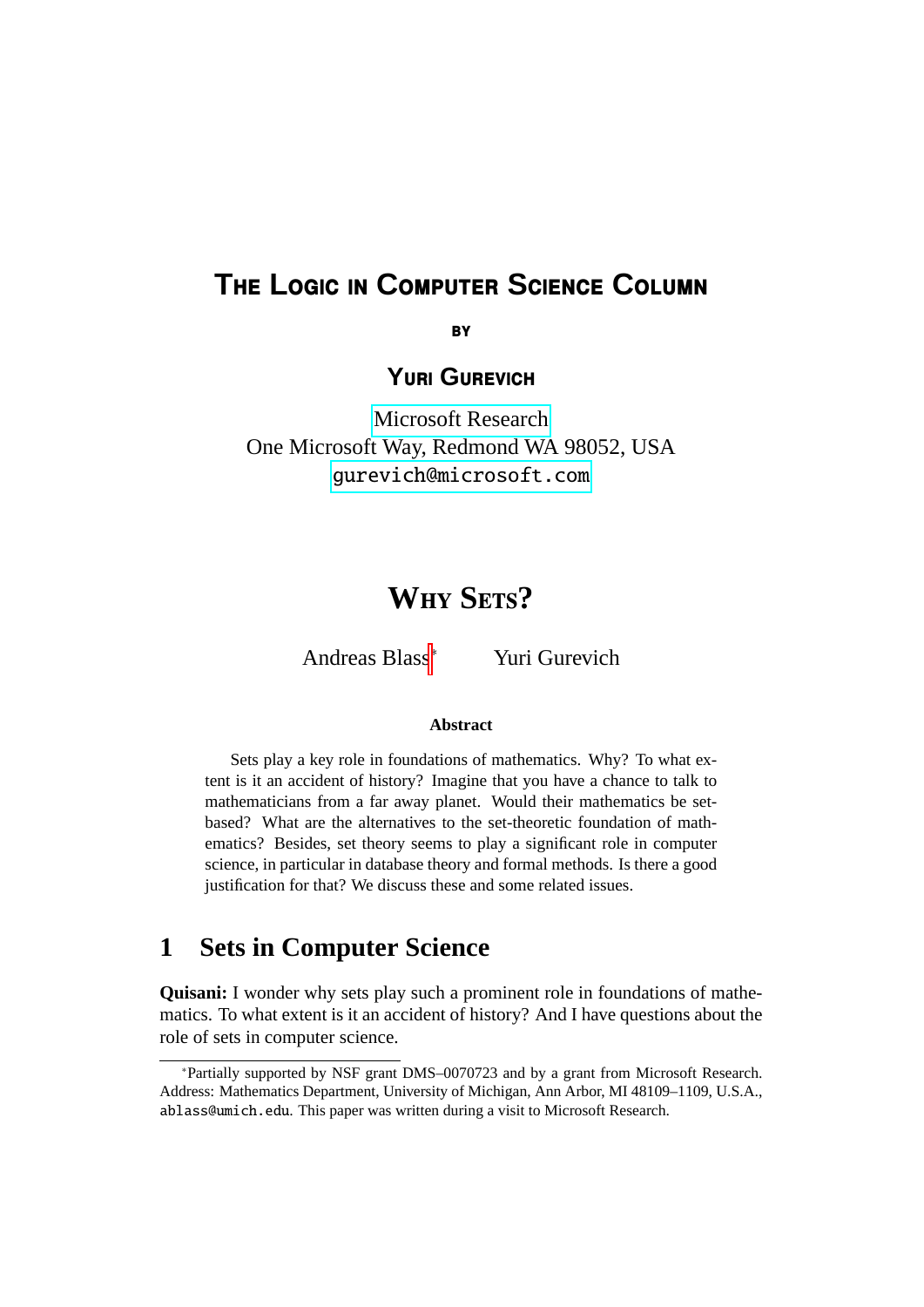**Authors:** Have you studied set theory?

**Q:** Not really but I came across set theory when I studied discrete mathematics and logic, and I looked into Lévy's book [\[38\]](#page-16-0) years ago. I remember that ZFC, first-order Zermelo-Fraenkel set theory with the axiom of choice, became for all practical purposes the foundation of mathematics. I can probably reconstruct the ZFC axioms.

**A:** Do you remember the intuitive model for ZFC.

**Q:** Let me see. You consider the so-called cumulative hierarchy of sets. It is a transfinite hierarchy, so that you have levels  $0, 1, \ldots, \omega, \omega + 1, \ldots$  On the level zero, you have the empty set and possibly some atoms. On any other level  $\alpha$  you have the sets of objects that occur on levels  $\langle \alpha \rangle$ . Intuitively the process never ends. To model ZFC, you just go far enough in this hierarchy so that all axioms are satisfied. Is that correct, more or less?

**A:** Yes.

**Q:** This morning I read at the Z users website [\[50\]](#page-17-0) the following: "The formal specification notation Z (pronounced "zed"), useful for describing computerbased systems, is based on Zermelo-Fraenkel set theory and first order predicate logic." And I was somewhat surprised.

**A:** Were you surprised that they use the ZF system rather than ZFC, the Zermelo-Fraenkel system with the axiom of choice? As long as we consider only finite families of sets, the axiom of choice is unnecessary. That is, one can prove in ZF that, if *X* is a finite family of nonempty sets, then there is a function assigning to each set  $S \in X$  one of its members. Furthermore, there is a wide class of statements, which may involve infinite sets, but for which one can prove a metatheorem saying that any sentence in this class, if provable in ZFC, is already provable in ZF; see [\[44,](#page-17-1) Section 1] for details. This class seems wide enough to cover anything likely to arise in computer science, even in its more abstract parts.

**Q:** That is an interesting issue in its own right, but I was surprised by something else. Set theory wasn't developed to compute with. It was developed to be a foundation of mathematics.

**A:** There are many things that were developed for one purpose and are used for another.

**Q:** Sure. But, because set theory was so successful in foundations of mathematics, there may be an exaggerated expectation of the role that set theory can play in computing. Let me try to develop my thought. What makes set theory so useful in foundations of mathematics? I see two key aspects. One aspect is that the notion of set is intuitively simple.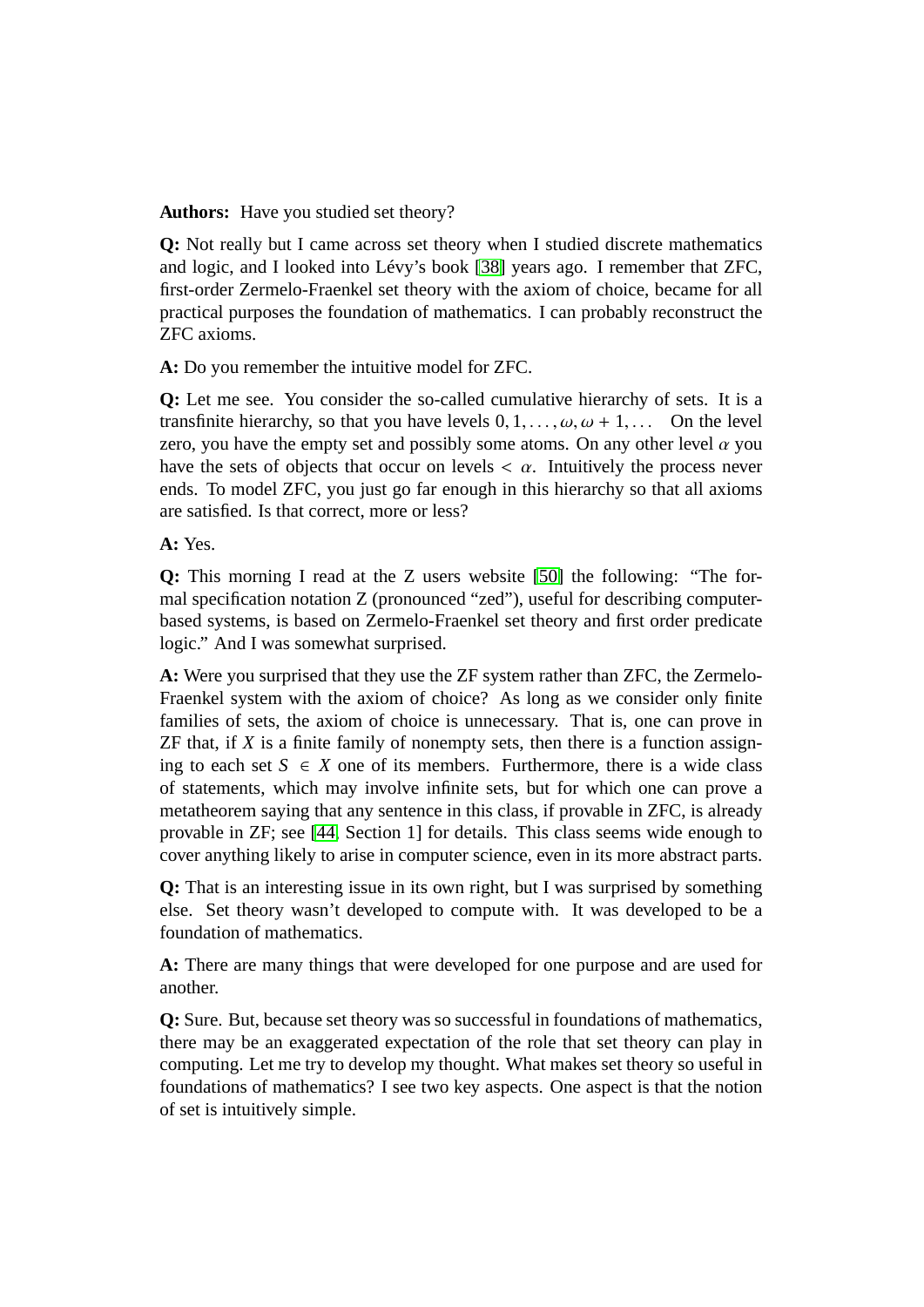**A:** Well, it took time and effort to clarify our intuition about sets and to deal with set-theoretic paradoxes; see for example [\[21\]](#page-15-0) and [\[30\]](#page-16-1). But we agree that the notion of set is intuitively simple.

**Q:** The other aspect is that set theory is very expressive and succinct: mathematics can be faithfully and naturally translated into set theory. This is extremely important. Imagine that somebody claims an important theorem but you don't understand some notions involved. You can ask the claimer to define the notions more and more precisely. In the final account, the whole proof can be reduced to ZFC, and then the verification becomes mechanical.

Can sets play a similar role in computing? I see a big difference between the reduction to set theory in mathematics and in computing. The mathematicians do not actually translate their stuff into set theory. They just convince themselves that their subject is translatable.

**A:** Bourbaki [\[10\]](#page-15-1) made a serious attempt to actually translate a nontrivial portion of mathematics into set theory, but it is an exception.

**Q:** Right. In computing, such translations have to be taken seriously. If you want to use a high-level language that is compiled to some set-theoretic engine, then a compiler should exist in real life, not only in principle. I guess all this boils down to the question whether the datatype of sets can be the basic datatype so that everything else is interpreted in set theory.

**A:** There has been an attempt made in this direction [\[49\]](#page-17-2).

**Q:** Yes, and most people remained unconvinced that this was the way to go. Sequences, or lists, are appropriate as the basic datastructure.

**A:** We know one example where sets turned out to be more succinct than sequences as the basic datastructure.

**Q:** Tell me about it.

**A:** OK, but bear with us as we explain the background. We consider computations where inputs are finite structures, for example graphs, rather than strings.

**Q:** Every such structure can be presented as a string.

**A:** That is true. But we restrict attention to computing properties that depend only on the isomorphism type of the input structure. For example, given a bipartite graph, decide whether it has a matching. Call such properties *invariant queries*.

**Q:** Why the restriction?

**A:** Because we are interested in queries that are independent from the way the input structure is presented. Consider, for example, a database query. You want that the result depends on the database only and not on how exactly is it stored.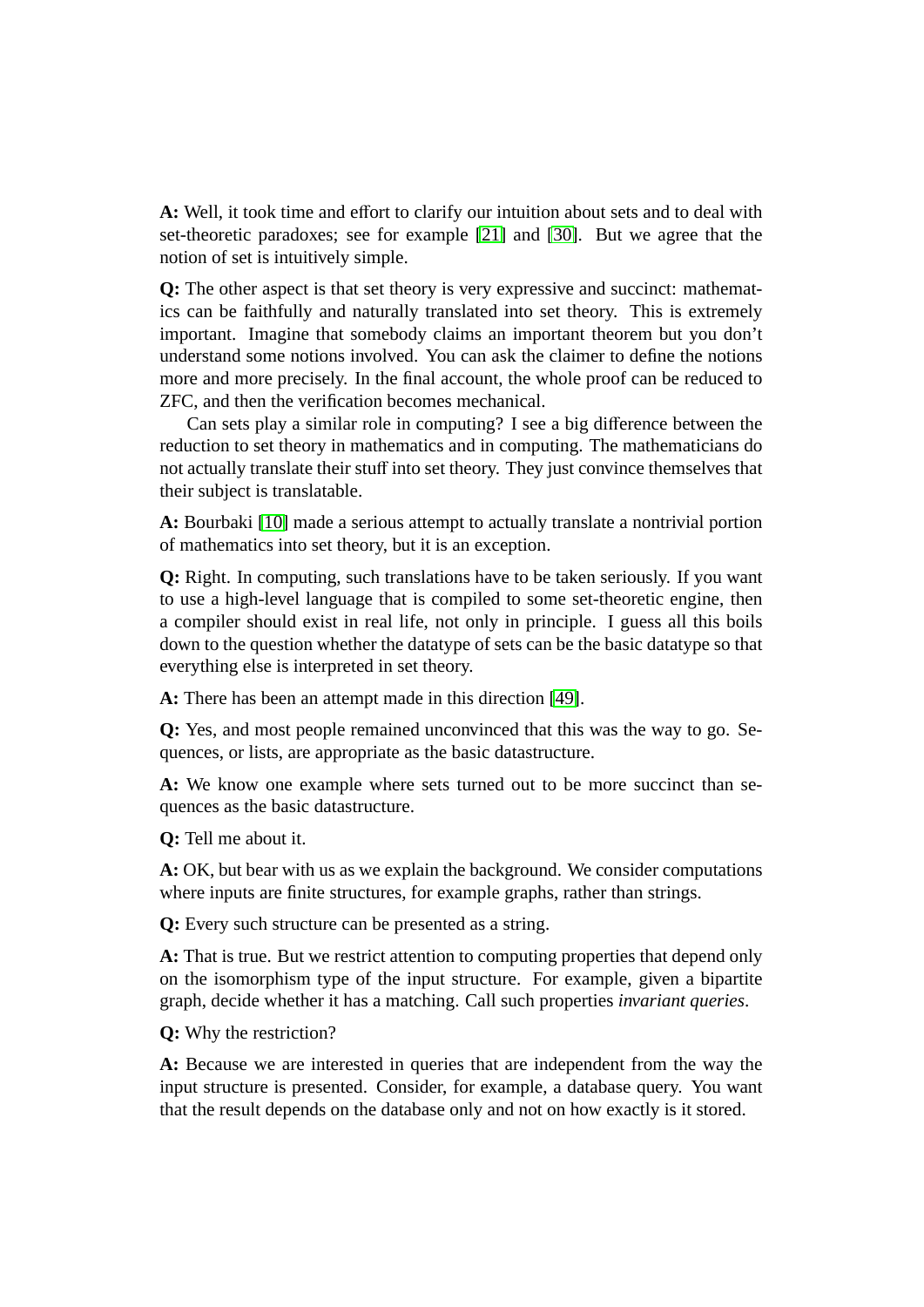- **Q:** Fine, what is the problem?
- **A:** The original problem was this: Does there exist a query language *L* such that
- **(Restrained)** every query that can be formulated in *L* is an invariant query computable in polynomial time, and
- **(Maximally expressive)** every polynomial-time computable invariant query can be formulated in *L*.
- **Q:** How can one ensure that all *L*-queries are invariant?

**A:** Think about first-order logic as a query language. Every first-order sentence is a query. First-order queries are *pure* in the sense that they give you no means to express a property of the input structure that is not preserved by isomorphisms. Most restrained languages in the literature are pure in that same sense.

**Q:** But, in principle, can a restrained language allow you to have non-invariant intermediate results? For example, can you compute a particular bipartite matching, throw away the matching and return "Yes, there is a bipartite matching"?

**A:** Yes, a restrained language may have non-invariant intermediate results. In fact, Ashok Chandra and David Harel, who raised the original problem in [\[11\]](#page-15-2), considered Turing machines *M* that are invariant in the following sense: If *M* accepts one string representation of the given finite structure then it accepts them all. They asked whether there is a decidable set *L* of invariant polynomial time Turing machines such that, for every invariant polynomial time Turing machine *T*<sub>1</sub>, there is a machine  $T_2 \in L$  that computes the same query as  $T_1$  does. In the case of a positive answer, such an *L* would be restrained and maximally expressive.

**Q:** Hmm, a decidable set of Turing machines does not look like a language.

**A:** One of us conjectured [\[25\]](#page-16-2) that there is no query language, even as ugly a decidable set of Turing machines, that is restrained and maximally expressive.

**Q:** But one can introduce, I guess, more and more expressive restrained languages.

**A:** Indeed. In particular, the necessity to deal with invariant database queries led to the introduction of a number of restrained query languages [\[1\]](#page-14-0) including the polynomial-time version of the language while<sub>new</sub>. In [\[8\]](#page-15-3), Saharon Shelah and the two of us proposed a query language, let us call it BGS, that is based on set theory. BGS is pure in the sense discussed above. A polynomial time bounded version of BGS, let us call it Ptime BGS, is a restrained query language.

**Q:** In what sense is BGS set-theoretic?

**A:** It is convenient to think of BGS as a programming language. A state of a BGS program includes the input structure *A*, which is finite, but the state itself is an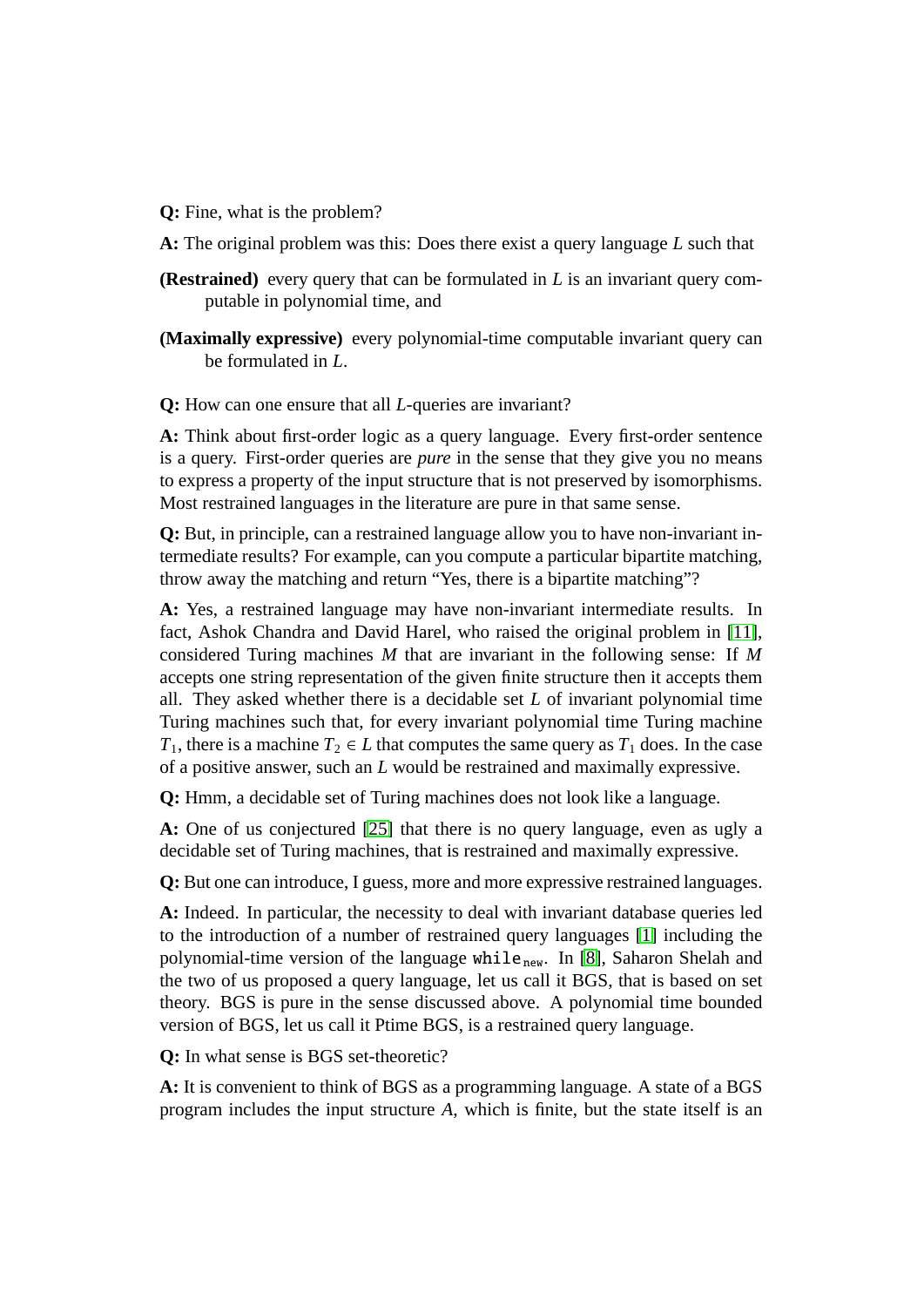infinite structure. It contains, as elements, all hereditarily finite sets built from the elements of *A*. These are sets composed from the elements of *A* by repeated use of the pairing operation  $\{x, y\}$  and the union operation  $\bigcup (x) = \{y : \exists z (y \in z \in x)\}\)$ .<br>RGS uses standard set theoretic operations and employs comprehension terms BGS uses standard set theoretic operations and employs comprehension terms { $t(x)$  : *x* ∈ *r* ∧  $\varphi(x)$ }. In any case, to make a long story short, it turned out that Ptime BGS was more expressive than the Ptime version of the language while<sub>new</sub> that works with sequences; see [\[9\]](#page-15-4) for details. For the purpose at hand, sets happened to be more efficient than sequences.

**Q:** I don't understand this. A set *s* can be easily represented by a sequence of its elements?

**A:** Which sequence?

**Q:** Oh, I see. You may have no means to define a particular sequence of the elements of *s* and you cannot pick an arbitrary sequence because this would violate the purity of BGS.

**A:** Right. You may want to consider all |*s*|! different sequences of the elements of *s*. This does not violate the purity of BGS. But, because of the polynomial time restriction, you may not have the time to deal with |*s*|! sequences.

On the other hand, a sequence  $[a_1, a_2, \ldots, a_k]$  can be succinctly represented by a set  $\{[i, a_i] : 1 \le i \le k\}$ . Ordered pairs have a simple set-theoretic representation due to Kuratowski:  $[a, b] = \{(a, b), \{a\}\}.$ 

**Q:** I agree that, in your context, sets are more appropriate than sequences.

**A:** It is also convenient to have the datatype of sets available in software specification languages.

**Q:** But closer to the hardware level, under the hood so to speak, we cannot deal with sets directly. They have to be represented e.g. by means of sequences.

**A:** You know hardware better than we do. Can one build computers that deal with sets directly?

**Q:** A good question. The current technology would not support a set oriented architecture.

**A:** What about quantum or DNA-based computing?

**Q:** I doubt that these new paradigms will allow us to deal with sets directly but your guess is as good as mine.

## **2 Sets in Mathematics**

**Q:** Let me return to the question why sets play such a prominent role in the foundation of mathematics. But first, let me ask a more basic question: Why do we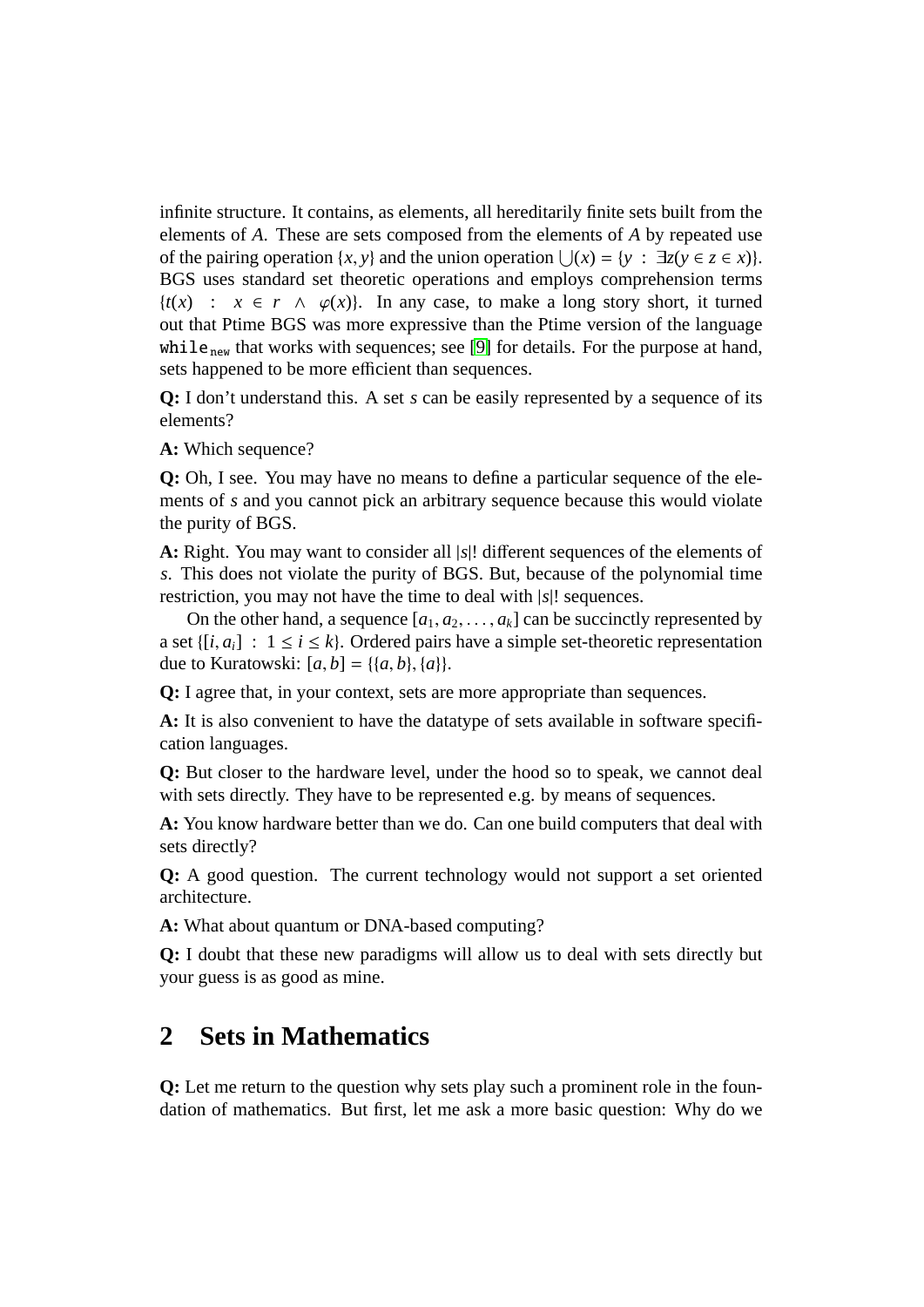need foundations at all? Is mathematics in danger of collapsing? Most mathematicians that I know aren't concerned with foundations, and they seem to do OK.

**A:** Well, you already mentioned the fact that an alleged proof can be made more and more detailed until it becomes mechanically verifiable.

**Q:** Yes, but I'd hope that this could be done with axioms that talk about all the different sorts of objects mathematicians use — real numbers, functions, sequences, Hilbert spaces, etc. — and that directly reflect the facts that mathematicians routinely use. What's the advantage of reducing everything to sets?

**A:** We see three advantages. First, people have already explicitly written down adequate axiomatizations of set theory. The same could probably be done for the sort of rich theory that you described, but it would take a nontrivial effort. Second, the reduction of mathematics to set theory means that the philosopher who wants to understand the nature of mathematical concepts needs only to understand one concept, namely sets. Third, when proving that a statement is consistent with ordinary mathematics, one only has to produce a model of set theory in which the statement is true. Without the set theoretic foundation, one would have to construct a model of a much richer theory.

**Q:** These advantages make sense but they also show why a typical mathematician never has to use the reduction to set theory. Actually, the second advantage is not entirely clear to me; it seems that by reducing mathematics to set theory the philosopher can lose some of its semantic or intuitive content. Consider a proof that complex polynomials have roots, and imagine a set-theoretic formalization of it.

**A:** It's not a matter of the philosopher's understanding particular mathematical results or the intuition behind them, but rather understanding the general nature of abstract, mathematical concepts.

**Q:** Anyway, granting the value of a reduction of mathematics to a simple foundation, why should it be set theory? For example, since sequences are so important in computing, it's natural to ask whether they could replace sets in the foundations of mathematics.

**A:** We don't know of any attempts in this direction. Transfinite sequences are a messy business. Nor do we know of attempts to use multisets, which are also computationally useful, for foundational purposes.

### **2.1 Non-ZF sets**

**Q:** Concerning the intuitive idea of sets, is ZFC still the only game in town?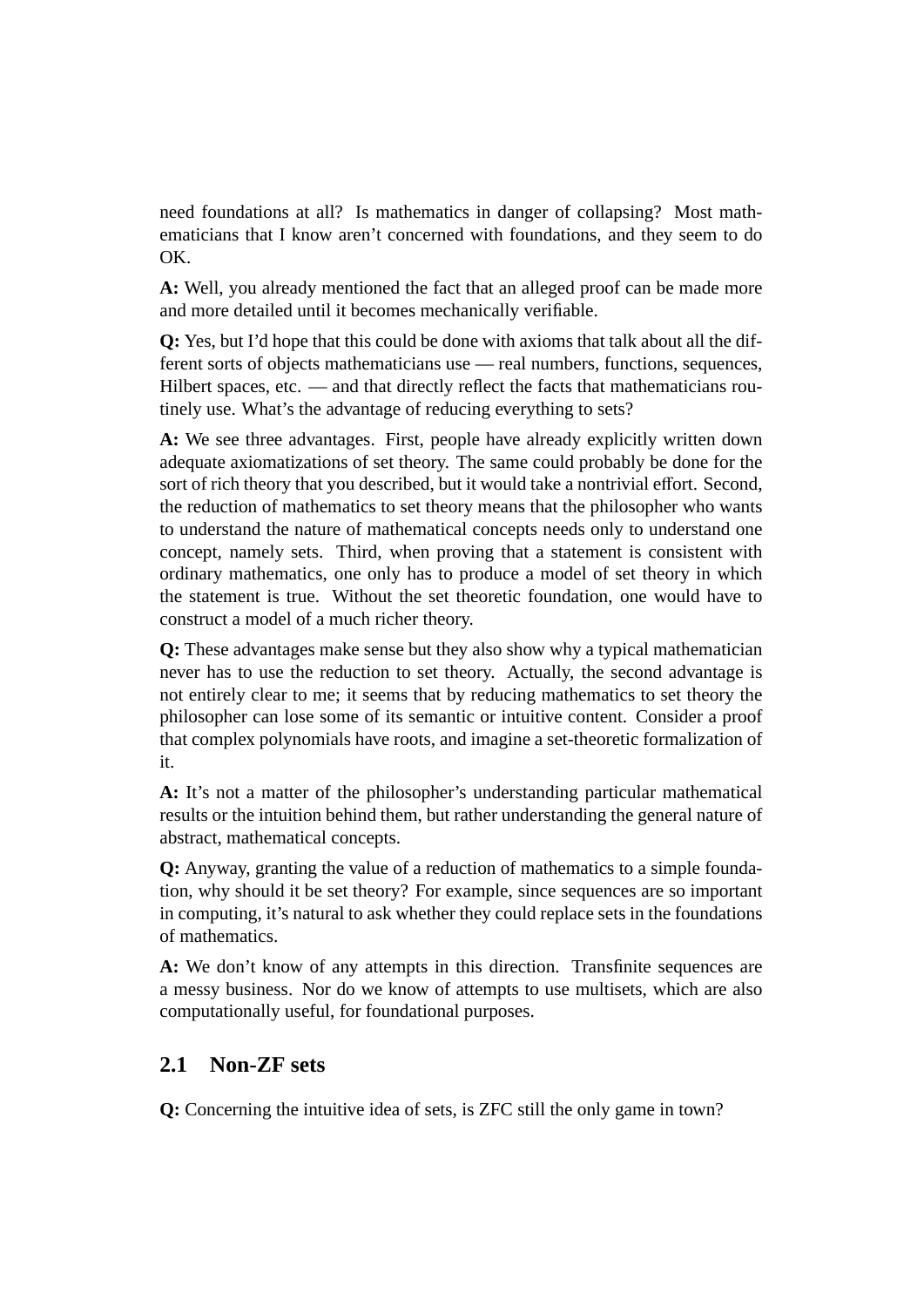**A:** It's the biggest game, but there are others. For example, there are theories of sets and proper classes which extend ZFC. The most prominent ones are the von Neumann-Bernays-Gödel theory (NBG) and the Morse-Kelley theory (MK). In both cases the idea is to continue the cumulative hierarchy for one more step. The collections created at that last step are called proper classes.

**Q:** Wait a minute! The cumulative hierarchy is supposed to continue forever. How can there be another step? And if there is one more step, why not two or many?

**A:** We admit that this extra step doesn't quite make sense philosophically, but it is convenient technically. Consider some property of sets, for example the property of having exactly three members. It is convenient to refer to the multitude of the sets with this property as a single object. If this object isn't a set then it is a proper class.

There is also a less known but rather elegant extension of ZFC due to Ackermann [\[2\]](#page-14-1). It uses a distinction between sets and classes, but not the same distinction as in NBG or MK. For Ackermann, what makes a class a set is not that it is small but rather that it is defined without reference to the totality of all sets. It turns out [\[37,](#page-16-3) [46\]](#page-17-3) that, despite the difference in points of view, Ackermann's set theory plus an axiom of foundation is equivalent to ZF in the sense that they prove the same theorems about sets. Lévy [\[37\]](#page-16-3) showed how to interpret Ackermann's axioms by taking an initial segment of the cumulative hierarchy as the domain of sets and a much longer initial segment as the domain of classes.

**Q:** Are there set theories that contradict ZFC?

**A:** Yes. One is Quine's "New Foundations" (NF), named after the article [\[45\]](#page-17-4) in which it was proposed. Another is Aczel's set theory with the anti-foundation axiom [\[3,](#page-14-2) [6\]](#page-15-5).

Quine's NF is axiomatically very simple. It has the axiom of extensionality (just as in ZF) and an axiom schema of comprehension, asserting the existence of  ${x : \varphi(x)}$  whenever  $\varphi(x)$  is a stratified formula. "Stratified" means that one can attach integer "types" to all the variables so that, if  $v \in w$  occurs in  $\varphi(x)$ , then  $type(v) + 1 = type(w)$ , and if  $v = w$  occurs then  $type(v) = type(w)$ .

**Q:** This looks just like simple type theory.

**A:** Yes, but the types aren't part of the formula; stratification means only that there exist appropriate types. The point is that this restriction of comprehension seems sufficient to avoid the paradoxes.

Q: I see that it avoids Russell's paradox, since  $\neg(x \in x)$  isn't stratified, but how do you know that it avoids all paradoxes?

**A:** We only said it seems to avoid paradoxes. Nobody has yet deduced a contradiction in NF, but nobody has a consistency proof (relative to, say, ZFC or even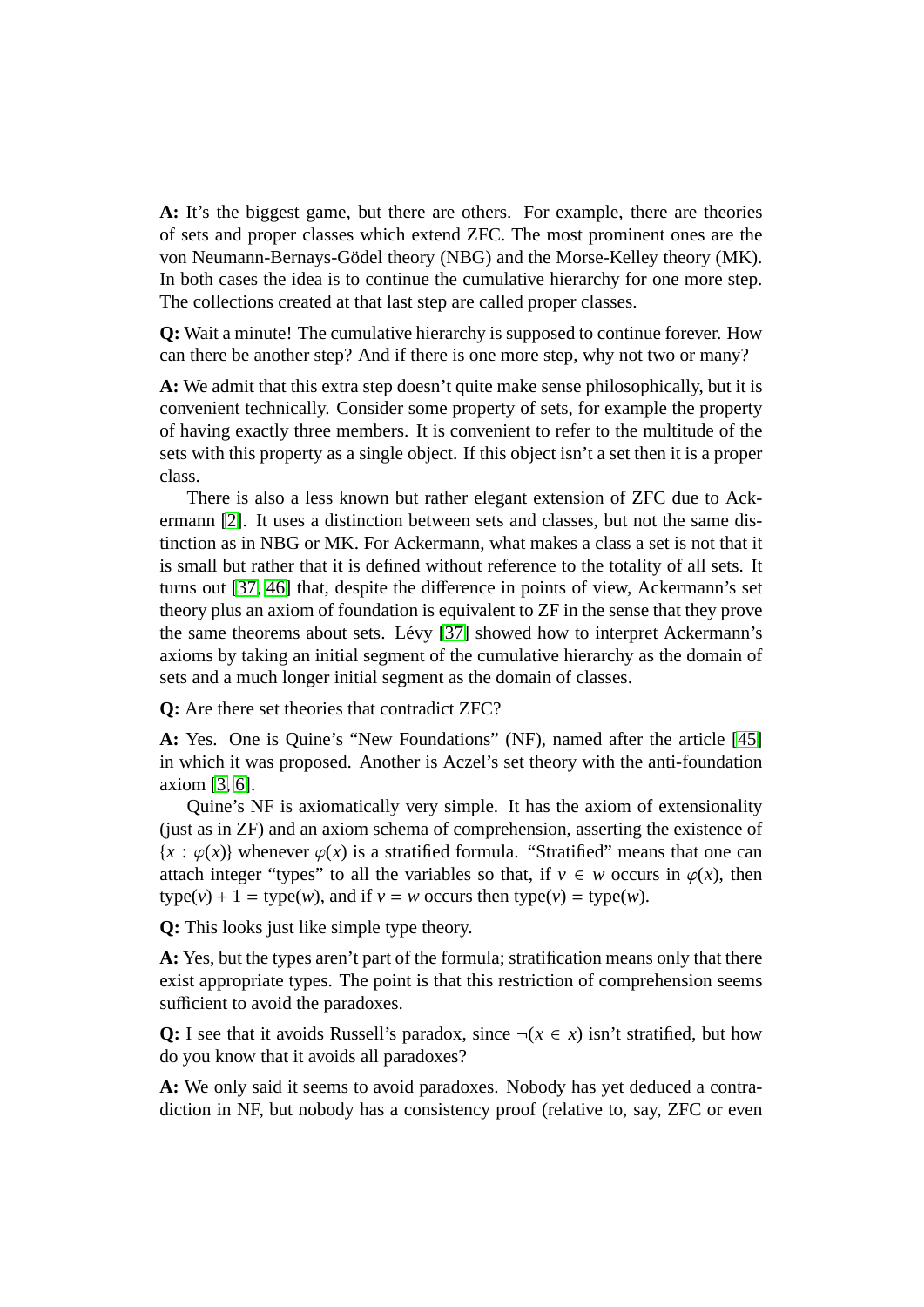ZFC with large cardinals). But Jensen [\[28\]](#page-16-4) has shown that NF becomes consistent if one weakens the extensionality axiom to allow atoms. Rosser [\[47\]](#page-17-5) has shown how to develop many basic mathematical concepts and results in NF. For lots of information about NF and (especially) the variant NFU with atoms, see Randall Holmes's web site [\[26\]](#page-16-5).

**Q:** How does NF contradict the idea of the cumulative hierarchy?

**A:** The formula  $x = x$  is stratified, so it is an axiom of NF that there is a universal set, the set of all sets. No such thing can exist in the cumulative hierarchy, which is never completed.

**Q:** And what about anti-foundation?

**A:** This theory is similar to ZFC, but it allows sets that violate the axiom of foundation. For example, you can have a set *x* such that  $x \in x$ ; you can even have  $x = \{x\}.$ 

**Q:** And you could have  $x \in y \in x$  and even  $x = \{y\} \wedge y = \{x\}$ , right?

**A:** Yes, but the anti-foundation axiom imposes tight controls on these things. There is only one *x* such that  $x = \{x\}$ . Using that *x* as the value of both *x* and *y* you get  $x = \{y\} \wedge y = \{x\}$ , and this pair of equations has no other solutions. The axiom says, very roughly, that if you propose some binary relation to serve (up to isomorphism) as the membership relation in a transitive set, then, as long as it's consistent with the axiom of extensionality, it will be realized exactly once. It turns out that this axiomatic system and ZFC, though they prove quite different things, are mutually interpretable. That is, one can define, within either of the two theories, strange notions of "set" and "membership" that satisfy the axioms of the other theory.

### **2.2 Categories**

**Q:** What about possible replacements for sets as the fundamental concept for mathematics? For example, I've heard people say that category theory could replace set theory as a foundation for mathematics. But I don't understand them. A category consists of a set (or class) of objects, plus morphisms and additional structure. So category theory presupposes the notion of set. How can it serve as a foundation by itself?

**A:** The idea that the objects (and morphisms) of a category must be viewed as forming a set seems to be an artifact of the standard, set-theoretic way of presenting general structures, namely as sets with additional structure. One can write down the axioms of category theory as first-order sentences and then do proofs from these axioms without ever mentioning sets (or classes).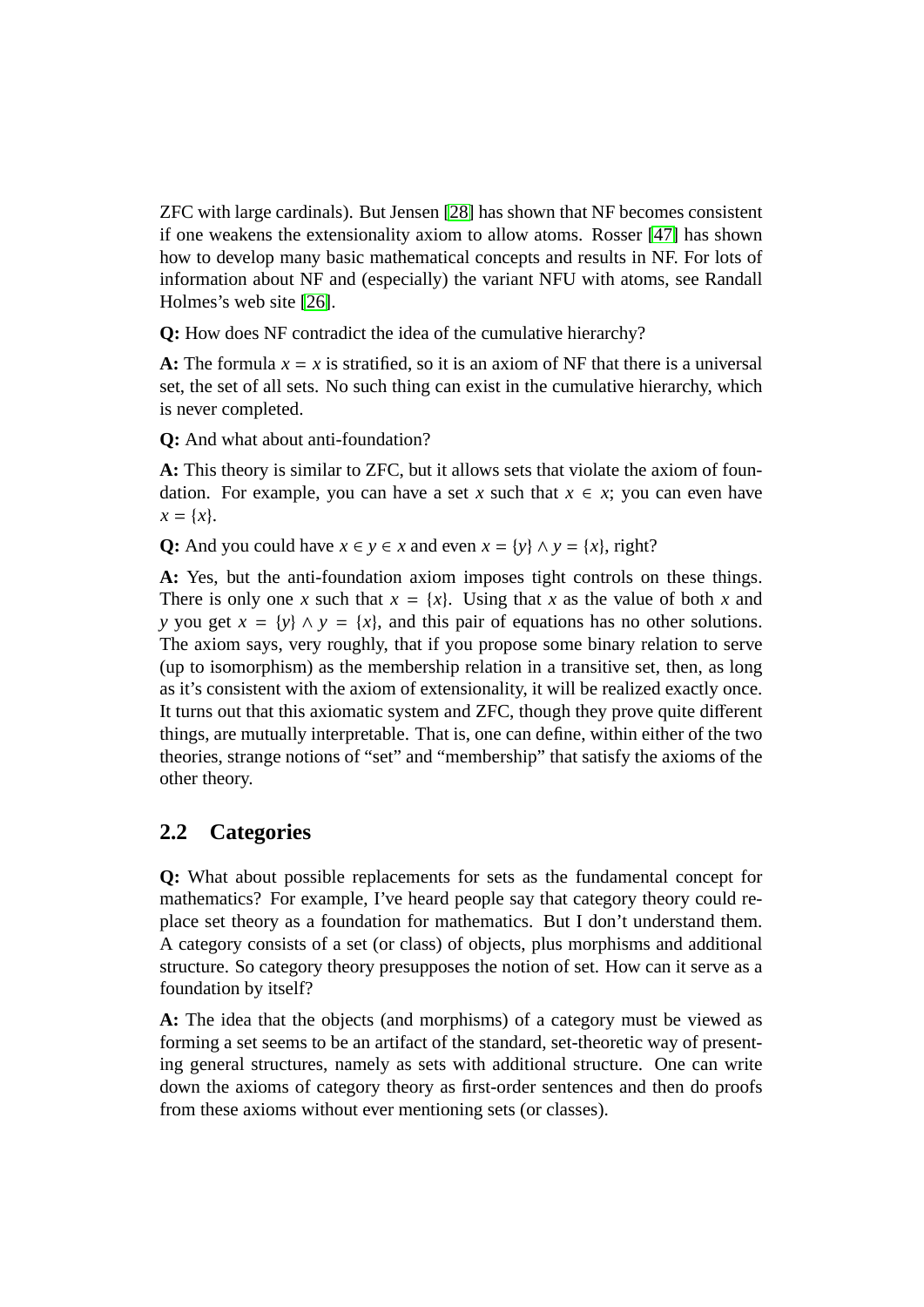**Q:** Sure, but unless you're a pure formalist, you have to wonder what these firstorder sentences mean. How can you explain their semantics without invoking the traditional notion of structures for first-order logic, a notion that begins with "a non-empty *set* called the universe of discourse (or base set) . . . "?

**A:** This seems like another artifact of the set-theoretic mind-set, insisting that the semantics of first-order sentences must be expressed in terms of sets. People understood first-order sentences long before Tarski introduced the set-theoretic definition of semantics. Think of that set-theoretic definition as representing, within set theory, a pre-existing concept of meaning, just as Dedekind cuts or Cauchy sequences represent in set theory a pre-existing concept of real number.

**Q:** Hmmm. I'll have to think about that. It still seems hard to imagine the meaning of a first-order sentence without a set for the variables to range over. But let's suppose, at least for the sake of the discussion, that the axioms of category theory make sense without presupposing sets. Those axioms seem much too weak to serve as a foundation; after all, they have a model with one object and one morphism.

**A:** That's right. For foundational purposes, one needs axioms that describe not just an arbitrary category but a category with additional structure, so that its objects can represent the entities that mathematicians study.

**Q:** That sounds reasonable but vague. What sort of axioms are we talking about here?

**A:** There have been two approaches. One is to axiomatize the category of categories and the other is to axiomatize a version of the category of sets.

**Q:** The first of these sounds more like a genuinely category-theoretic foundation; the second mixes categories and sets.

**A:** Yes, but the first has had relatively little success.

**Q:** Why? What's its history?

**A:** The idea was introduced by Lawvere in [\[34\]](#page-16-6). He proposed axioms, in the first-order language of categories, to describe the category of categories, and to provide tools adequate for the formalization of mathematics. But three problems arose. First, as pointed out by Isbell in his review [\[27\]](#page-16-7), the axioms didn't quite accomplish what was claimed for them. That could presumably be fixed by modifying the axioms. But there was a second problem: Although some of the axioms were quite nice and natural, others were rather unwieldy, and there were a lot of them. As a result, it looked as if the axioms had just been rigged to simulate what can be done in set theory. That's related to the third problem: The representation of some mathematical concepts in terms of categories was done by, in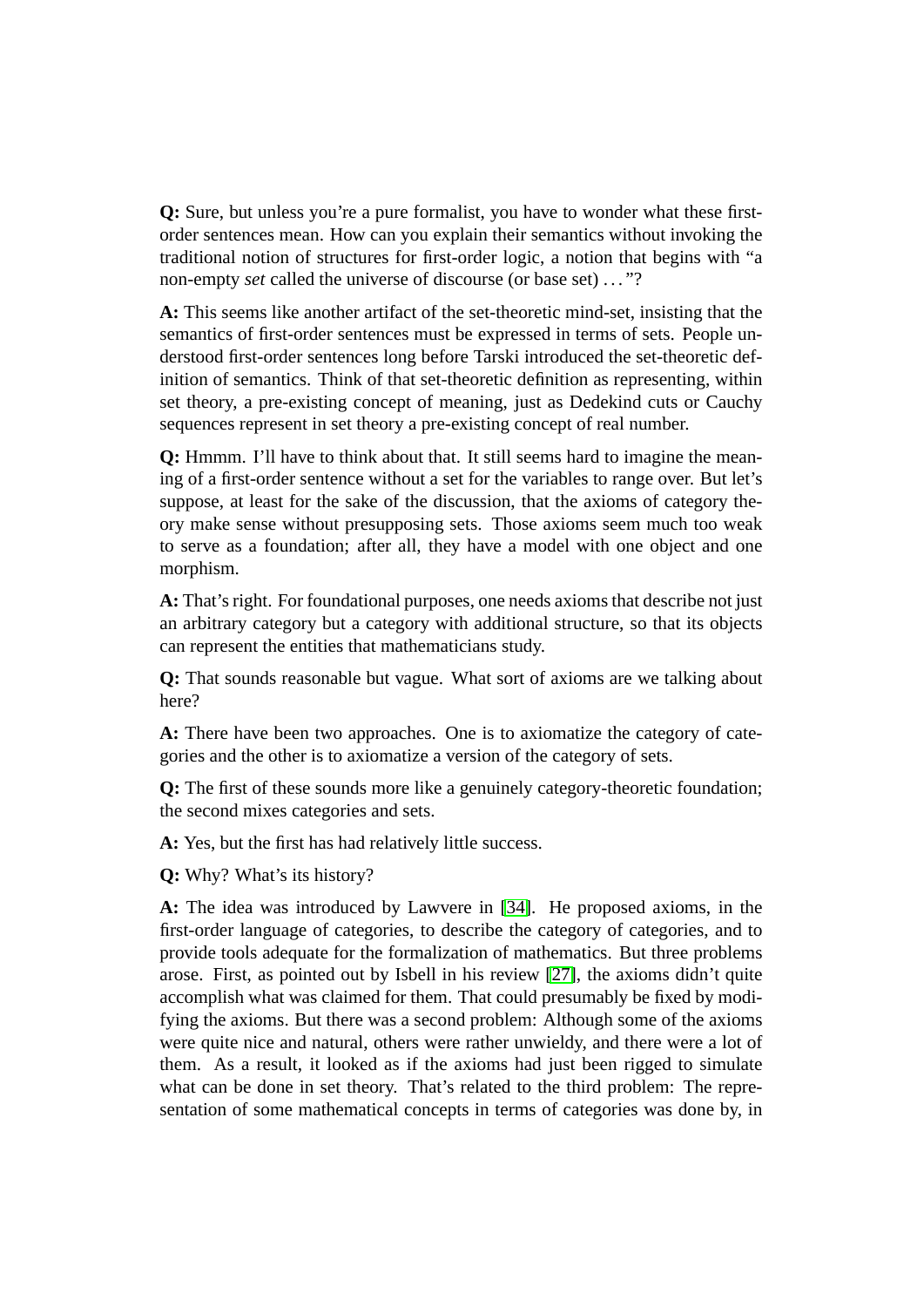effect, representing them in terms of sets and then treating sets as discrete categories (categories in which the only morphisms are the identity morphisms, so the category is essentially just its set of objects). This third point should not be overemphasized; some concepts were given very nice category-theoretic definitions. For example, the natural number system is the so-called coequalizer of a pair of morphisms between explicitly described finite categories. But the use of discrete categories for some purposes made the whole project look weak.

**Q:** So what about the other approach, axiomatizing the category of sets?

**A:** That approach, also pioneered by Lawvere [\[33\]](#page-16-8), had considerably more success, for several reasons. First, many of the basic concepts and constructions of set theory (and even of logic, which underlies set theory) have elegant descriptions in the language of categories; specifically, they can be described as so-called adjoint functors. In the category of sets, adjoint functors provide definitions of disjoint union, cartesian product, power set, function set (i.e., the set of all functions from *X* to *Y*), and the set of natural numbers, as well as the logical connectives and quantifiers.

**Q:** That covers quite a lot. What other advantages does the category of sets have — or provide?

**A:** There is a technical advantage, namely that the axioms admit a natural weakening that describes far more categories than just the category of sets. These categories, called topoi or toposes, resemble the category of sets in many ways (including the availability of all of the constructions listed above, except that the existence of the set of natural numbers is usually not included in the definition of topos) but also differ in interesting ways (for example, the connectives and quantifiers may obey intuitionistic rather than classical logic), and there are many topoi that look quite different from the category of sets (not only non-standard models of set theory but also categories of sheaves, categories of sets with a group acting on them, and many others). As a result, set-theoretic arguments can often be applied in topoi in order to obtain results about, for example, sheaves. These ideas were introduced by Lawvere and Tierney in [\[36\]](#page-16-9); see [\[29\]](#page-16-10) and [\[39\]](#page-16-11) for further information.

**Q:** I don't know what sheaves are. In any case, I care mostly about foundations, so this technical advantage doesn't do much for me. What more can the category of sets do for the foundations of mathematics?

**A:** One can argue that the notion of abstract set described in this category-theoretic approach is closer to ordinary mathematical practice than the cumulative hierarchy described by the Zermelo-Fraenkel axioms.

**Q:** What is this notion of abstract set? The ZF sets look pretty abstract to me.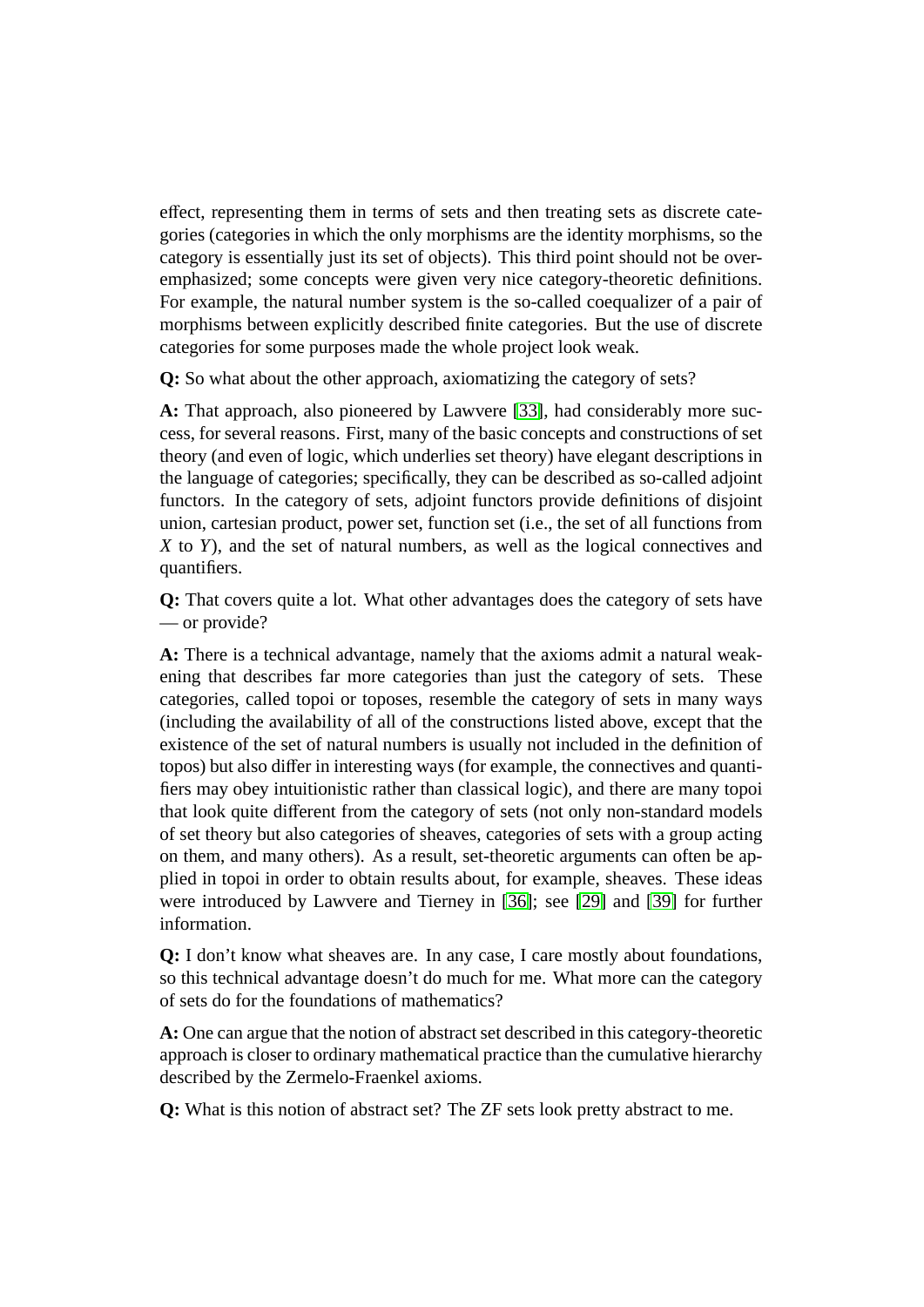**A:** The phrase "abstract set" refers (in this context) to abstracting from any internal structure that the elements of a set may have. A typical set in the cumulative hierarchy has, as elements, other sets, and there may well be membership relations (or more complicated set-theoretic relations) between these elements. Abstract set theory gets rid of all this. As described in [\[35\]](#page-16-12), an abstract set "is supposed to have elements, each of which has no structure, and is itself to have no internal structure, except that the elements can be distinguished as equal or unequal, and to have no external structure except for the number of elements."

**Q:** How is this closer to ordinary mathematical practice than the cumulative hierarchy view of sets?

**A:** One way to describe the difference is that the abstract view gets rid of unnecessary structure. For example, in any of the usual set-theoretic representations of the real numbers, the basic facts about  $\mathbb R$  depend on information about, say, members of members of real numbers — information that mathematicians would never refer to except when giving a lecture on the set-theoretic representation of the real numbers. The abstract view discards this sort of information. Of course, some structural information is needed — unlike abstract sets, the real number system has internal structure. But the relevant structure is postulated directly, say by the axioms for a complete ordered field, not obtained indirectly as a by-product of irrelevant structure.

**Q:** So if an abstract-set theorist wanted to talk about a set from the cumulative hierarchy, with all the structure imposed by that hierarchy, he would include that structure explicitly, rather than relying on the hierarchy to provide it.

A: Exactly. If  $x$  is a set in the cumulative hierarchy, then one can form its transitive closure *t*, the smallest set containing *x* and containing all members of its members. Then *t* with the membership relation  $\in$  (restricted to *t*) is an abstract representation of *t*. It no longer matters what the elements of *t* were, because any isomorphic copy of the structure  $(t, \in)$  contains the same information and lets you recover *x*.

**Q:** Well if this category-theoretic view of abstract sets is so wonderful, why isn't everybody using it?

**A:** There are (at least) four answers to your question. One is a matter of history. The cumulative hierarchy view of sets has been around explicitly at least since 1930 [\[52\]](#page-17-6), and Zermelo's part of ZFC (all but the replacement and foundation axioms) goes back to 1908 [\[51\]](#page-17-7). ZFC has had time to demonstrate its sufficiency as a basis for ordinary mathematics. People have become accustomed to it as the foundation of mathematics, and that includes people who don't actually know what the ZFC axioms are. There is, however, a chance that the abstract view of sets will gain ground if students learn basic mathematics from books like [\[35\]](#page-16-12).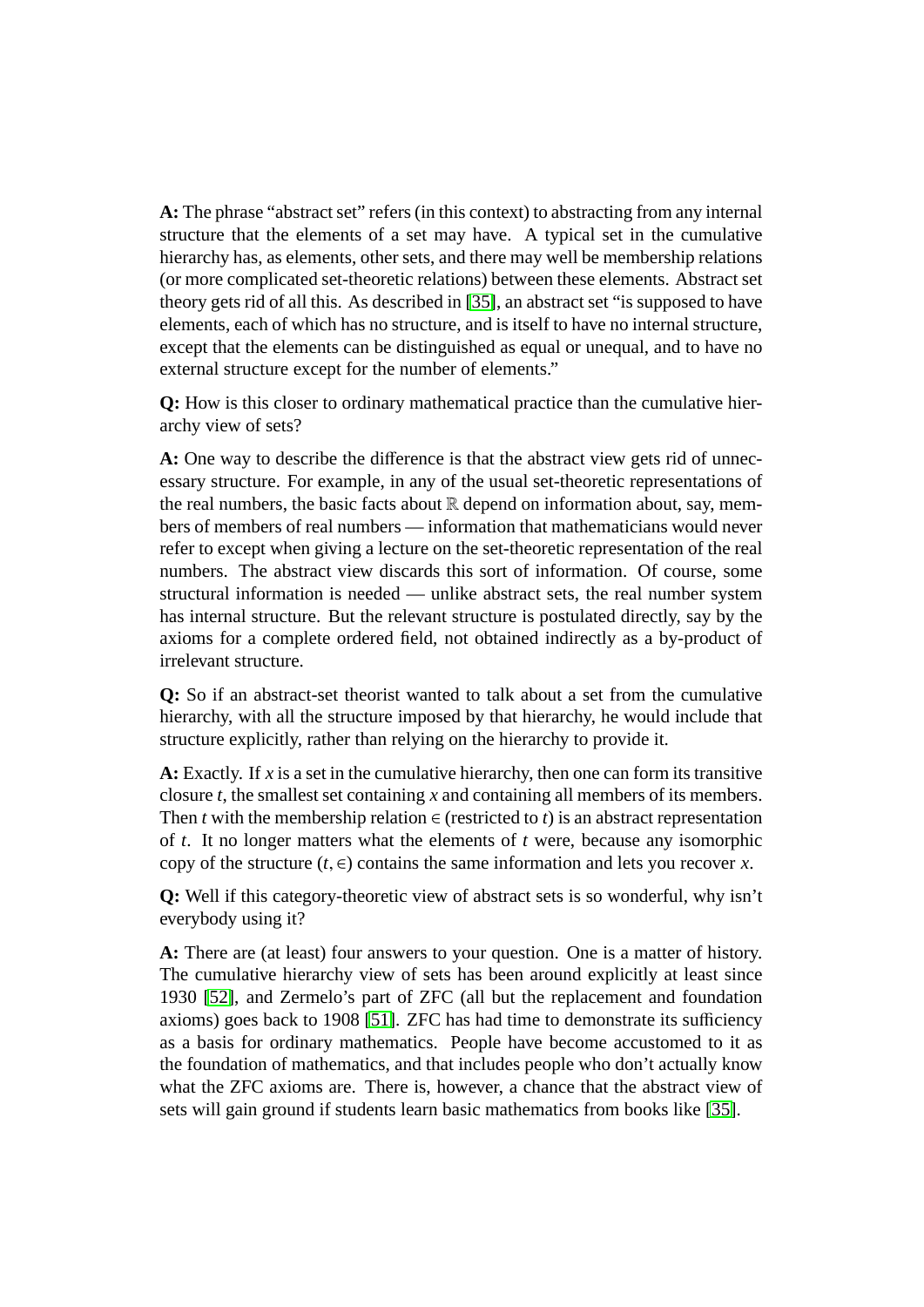A second reason is the simplicity of the primitive notion of set theory, the membership predicate. Perhaps, we should say "apparent simplicity," in view of the complexity of what can be coded in the cumulative hierarchy. But still, the idea of starting with just ∈ and defining everything else is philosophically appealing. Another way to say this is that, in developing mathematics, one certainly needs the concepts of "set" and "membership"; if everything else can be developed from just an iteration of these (admittedly a transfinite iteration), why not take advantage of it?

Third, there is a technical reason. Although topos theory provides an elegant view of the set-theoretic constructions commonly used in mathematics, serious uses of the replacement axiom don't look so nice in category-theoretic terms. (By serious uses of replacement, we mean something like the proof of Borel determinacy [\[40\]](#page-16-13), which provably [\[22\]](#page-15-6) needs uncountably many iterations of the power set operation.) But such serious uses are still quite rare.

**Q:** OK, what's the fourth answer to why people aren't using the category-theoretic view of abstract sets?

**A:** The fourth answer is that they *are* using this point of view but just don't realize it. Mathematicians talk about ZFC as the foundation of what they do, but in fact they rarely make explicit use of the cumulative hierarchy. That hierarchy enters into their work only as an invisible support for the structures they really use like the complete ordered field R. When you look at what these people actually say and write, it is entirely consistent with the category-theoretic viewpoint of abstract sets equipped with just the actually needed structure.

### **2.3 Functions**

**Q:** The discussion of categories, with their emphasis on morphisms alongside objects, reminds me of a way in which functions could be considered more basic than sets.

**A:** More basic? "As basic" seems reasonable, if one doesn't insist on representing functions set-theoretically (using ordered pairs), but in what sense do you mean "more basic"?

**Q:** This came up when I was a teaching assistant for a discrete mathematics class. Sets were one of the topics, and several students had trouble grasping the idea that, for example, a thing *a* and the set  $\{a\}$  are different, or that the empty set is one thing, not nothing. They thought of a set as a physical collection, obtained by bringing the elements together, not as a separate, abstract entity.

**A:** Undergraduate students aren't the only people who had such difficulties; see [\[30\]](#page-16-1) for some relevant history. But what does this have to do with functions?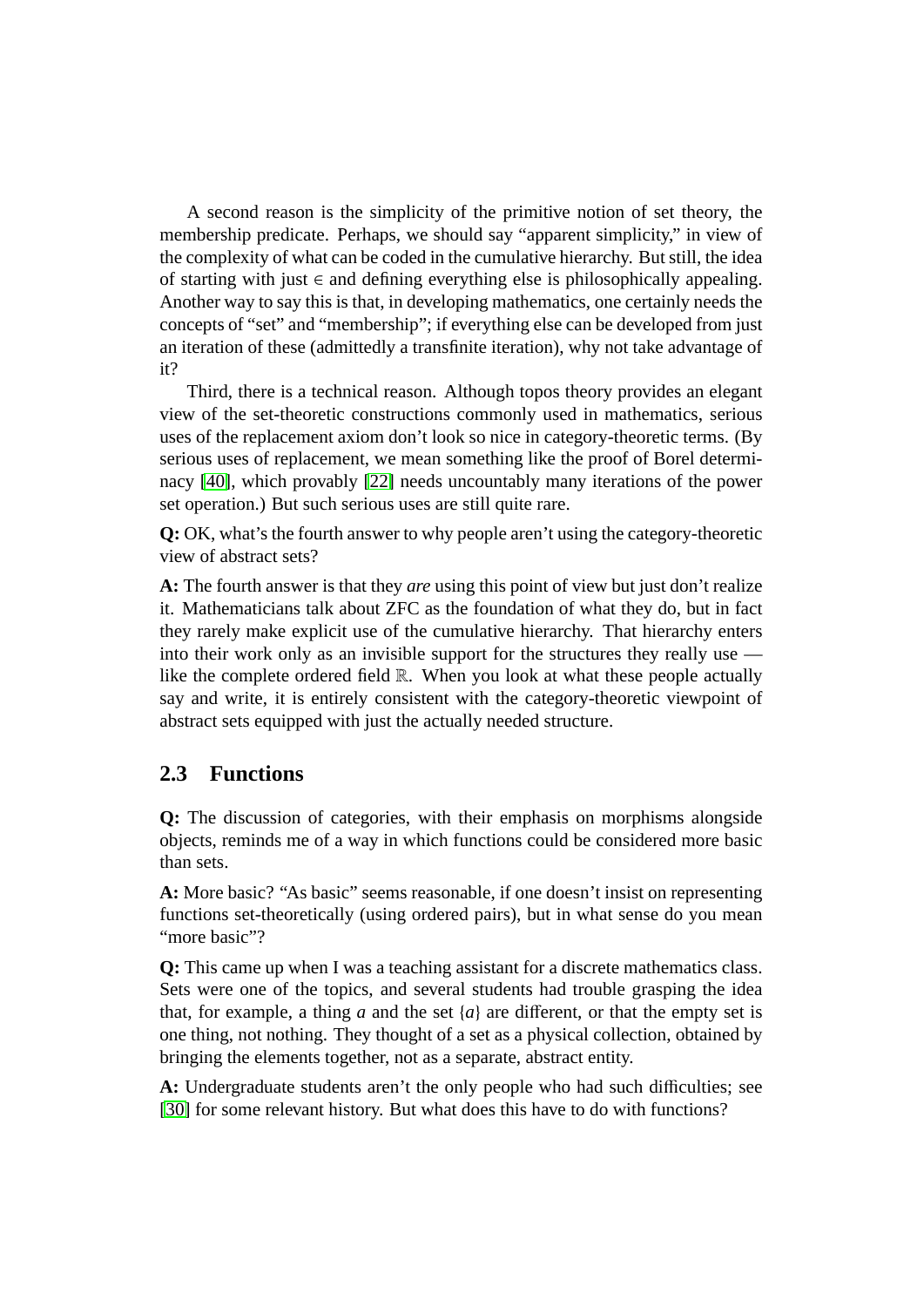**Q:** Well, I found that I could clarify the problem for these students by telling them to think of a set *S* as a black box, where you can put in any potential element *x* and it will tell you "yes" if  $x \in S$  and "no" otherwise. So I was explaining the notion of set in terms of functions, essentially identifying a set with its characteristic function. The black-box idea, i.e., functions, seemed to be something the students could understand directly, whereas sets were best understood via functions.

**A:** It seems that functions are obviously abstract, so the students aren't tempted to identify them with some concrete entity, whereas they are tempted to do that with sets.

**Q:** That may well explain what happened with my students.

If one takes seriously the idea of functions being more basic than sets, then it seems natural to develop a theory of functions as a foundation for mathematics. Has that been tried?

**A:** Yes, although sometimes the distinction between using sets and using functions as the basic notion is rather blurred.

#### **Q:** Blurred how?

**A:** Well, the set theory now known as von Neumann-Bernays-Gödel (NBG) was first introduced by von Neumann [\[42,](#page-17-8) [43\]](#page-17-9) in terms of functions. But he minimizes the significance of using functions rather than sets. Not only do the titles of both papers say "Mengenlehre" (i.e., "set theory") with no mention of functions, but von Neumann explicitly writes that the concepts of set and function are each easily reducible to the other and that he chose functions as primitive solely for technical simplicity.<sup>[1](#page-12-0)</sup> And when Bernays [\[7\]](#page-15-7) recast the theory in terms of sets and classes (the form in which NBG is known today), he described his work as "a modification of a system due to von Neumann," the purpose of the modification being "to remain nearer to the structure of the original Zermelo system and to utilize at the same time some of the set-theoretic concepts of the Schröder logic and of *Principia Mathematica*." Bernays doesn't mention that the primitive concept has been changed from function to set (and class). The tone of Bernays's introduction gives the impression that the change is not regarded as a significant change in content but rather as a matter of connecting with earlier work (Zermelo, Schröder, Russell, and Whitehead) and of technical convenience (Bernays mentions a "considerable simplification" vis à vis von Neumann's system).

**Q:** Von Neumann claimed that functions were technically simpler than sets, and Bernays claimed the opposite?

<span id="page-12-0"></span><sup>&</sup>lt;sup>1</sup>Wir haben statt dem Begriffe der Menge hier den Begriff der Funktion zum Grundbegriffe gemacht: die beiden Begriffe sind ja leicht aufeinander zurückzuführen. Die technische Durchführung gestaltet sich jedoch beim Zugrundelegen des Funktionsbegriffes wesentlich einfacher, allein aus diesem Grunde haben wir uns für denselben entschieden. [\[43,](#page-17-9) page 676]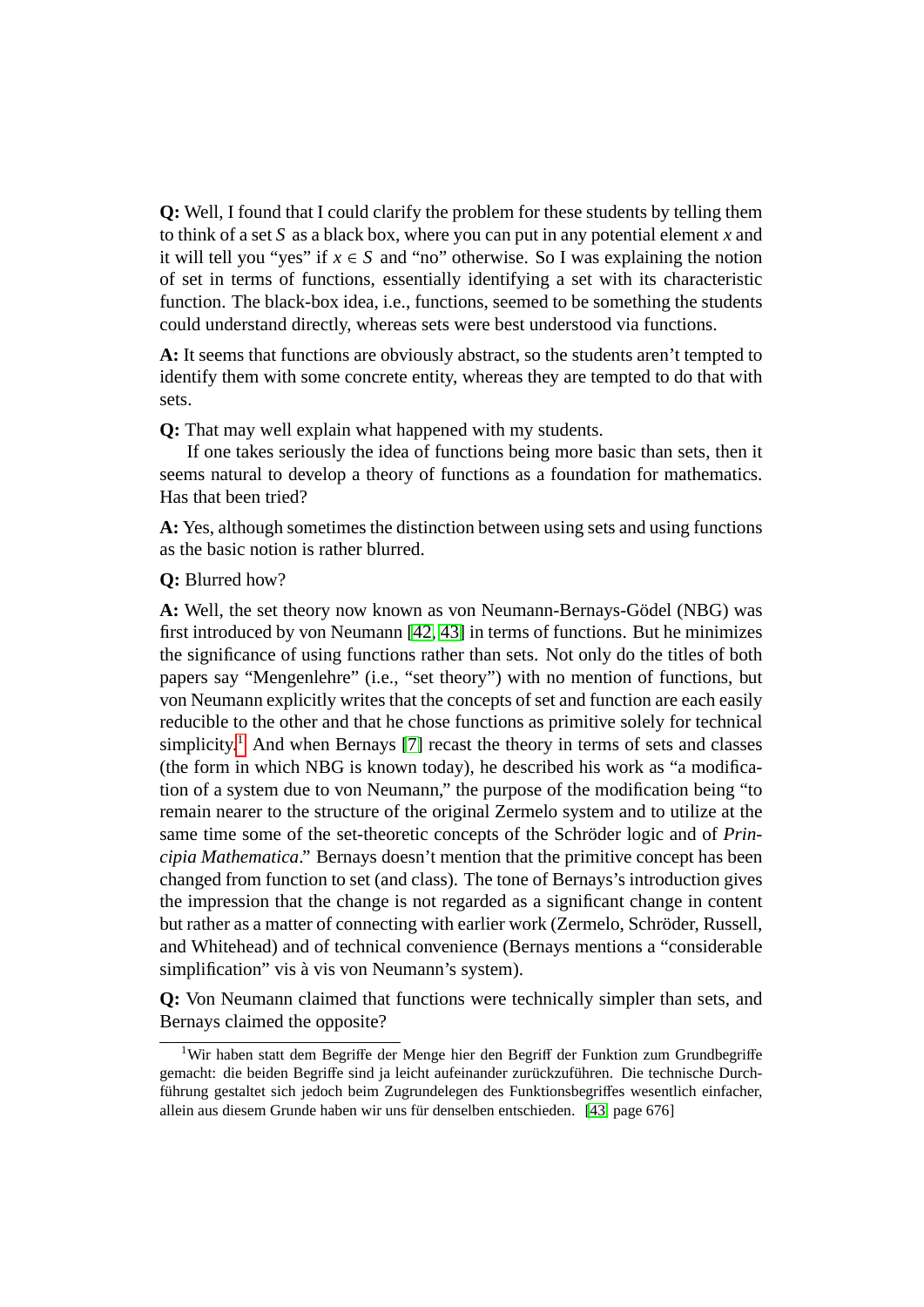**A:** Yes. Of course, the set-based system that von Neumann had in mind for his comparison may have been more complex than Bernays's system. Presumably part of Bernays's work was to make the set-based approach simpler.

By the way, Gödel [\[24\]](#page-16-14) modified Bernays's formulation slightly; in particular, he used a single membership relation, whereas Bernays had distinguished between membership in sets and membership in classes. Gödel describes his system as "essentially due to P. Bernays and . . . equivalent to von Neumann's system ...." In the announcement [\[23\]](#page-16-15), Gödel stated his consistency result in terms of von Neumann's system.

**Q:** So it seems we can think of von Neumann's function-based axiom system as being in some sense the same as the set-based system now known as NBG. But are there function-based foundations that aren't just variants of more familiar setbased systems?

**A:** The lambda calculus [\[4,](#page-14-3) [5\]](#page-14-4) and its variations fit that description. The idea here is that one works in a world of functions, with application of a function to an argument as a primitive concept. There is also the primitive notion of lambdaabstraction; given a description of a function using a free variable *v*, say some meaningful expression *A* involving *v*, one can produce a term  $\lambda v A$  (which most mathematicians would write as  $v \mapsto A$ ), denoting the function whose value at any *v* is given by *A*. In the untyped lambda calculus, one takes the functions to be defined at all arguments. That way, one doesn't need to specify sets as the domains of the functions; every function has universal domain. The typed lambda calculus is less antagonistic to sets; its functions have certain types as their domains and codomains.

**Q:** I've seen the lambda calculus mentioned in two places in computer science. First, Church's original statement of his famous thesis identified the intuitive concept of computability with definability in the lambda calculus. Second, lambda calculus plays a major role in the domain-theoretic approach to denotational semantics. But how does it relate to foundations of mathematics?

**A:** Church [\[12\]](#page-15-8) originally intended the lambda calculus as an essential part (the other part being pure logic) of a foundational system for mathematics. The other pioneers of lambda calculus, albeit in the equivalent formulation using combinators, were Schönfinkel [\[48\]](#page-17-10) and Curry [\[15,](#page-15-9) [16,](#page-15-10) [17\]](#page-15-11), and they also had foundational objectives. Unfortunately, Church's system turned out to be inconsistent [\[31\]](#page-16-16), and the system proposed by Curry was not strong enough to serve as a general foundation for mathematics. (Schönfinkel's system was also weak, being intended just as a formulation of first-order logic.)

**Q:** So this approach to foundations was a dead end.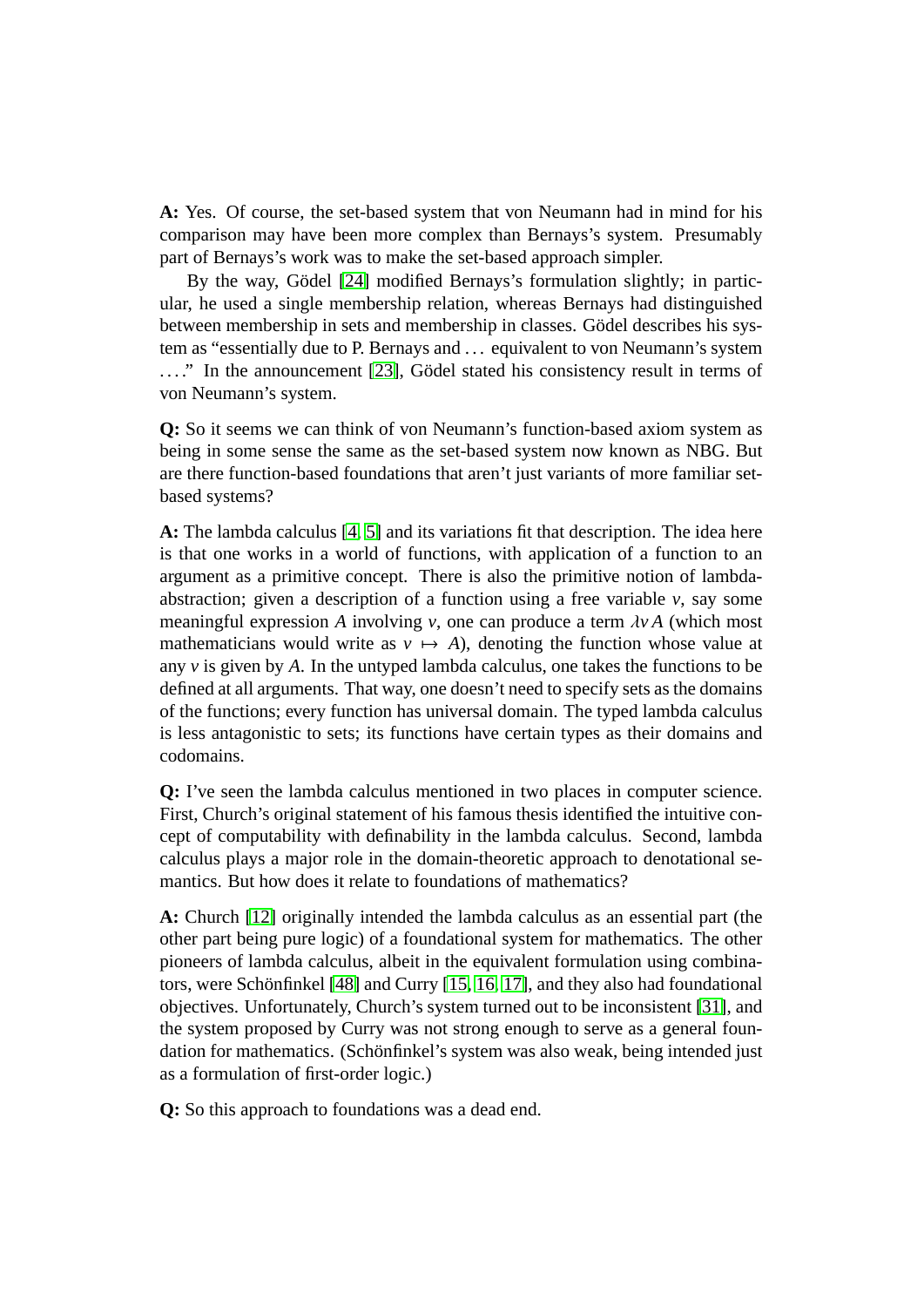**A:** Not really; the task is neither dead nor ended. The original plans didn't succeed, but there has been much subsequent work, which has succeeded to a considerable extent, and which may have more successes ahead of it. Church himself developed not only the pure lambda calculus [\[14\]](#page-15-12) (essentially the lambda part of his earlier inconsistent system, but without the logical apparatus that led to the inconsistency) but also a typed lambda calculus [\[13\]](#page-15-13) that is essentially equivalent to the simple theory of types but expressed in terms of functions and lambda abstraction instead of sets and membership. The typed lambda calculus also provides a good way to express the internal logic of topoi (and certain other categories) [\[32\]](#page-16-17). It forms the underlying framework of the system developed by Martin-Löf [\[41\]](#page-17-11) as a foundation for intuitionistic mathematics. There is also a considerable body of work by Feferman (for example [\[18,](#page-15-14) [19,](#page-15-15) [20\]](#page-15-16)) on foundational systems that incorporate versions of the lambda calculus and that have both constructive and classical aspects.

**Q:** So if you meet mathematicians from a far away planet, would you expect their mathematics to be set-based?

**A:** Not necessarily but we wouldn't be surprised if their mathematics is set-based. We would certainly expect them to have a set theory, but it might be quite different from the ones we know, and it might not be their foundation of mathematics.

#### **Acknowledgment**

We thank Akihiro Kanamori and Jan Van den Bussche for promptly reading a draft of this paper and making helpful remarks.

## **References**

- <span id="page-14-0"></span>[1] Serge Abiteboul, Richard Hull, and Victor Vianu, *Foundations of Databases*, Addison-Wesley (1995).
- <span id="page-14-1"></span>[2] Wilhelm Ackermann, "Zur Axiomatik der Mengenlehre," *Math. Ann.* 131 (1956) 336–345.
- <span id="page-14-2"></span>[3] Peter Aczel, *Non-Well-Founded Sets*, CSLI Lecture Notes 14, Center for the Study of Language and Information, Stanford Univ. (1988).
- <span id="page-14-3"></span>[4] Henk Barendregt, *The Lambda Calculus. Its Syntax and Semantics*, Studies in Logic and the Foundations of Mathematics 103, North-Holland (1984).
- <span id="page-14-4"></span>[5] Henk Barendregt, "The impact of the lambda calculus in logic and computer science," *Bull. Symbolic Logic* 3 (1997) 181–215,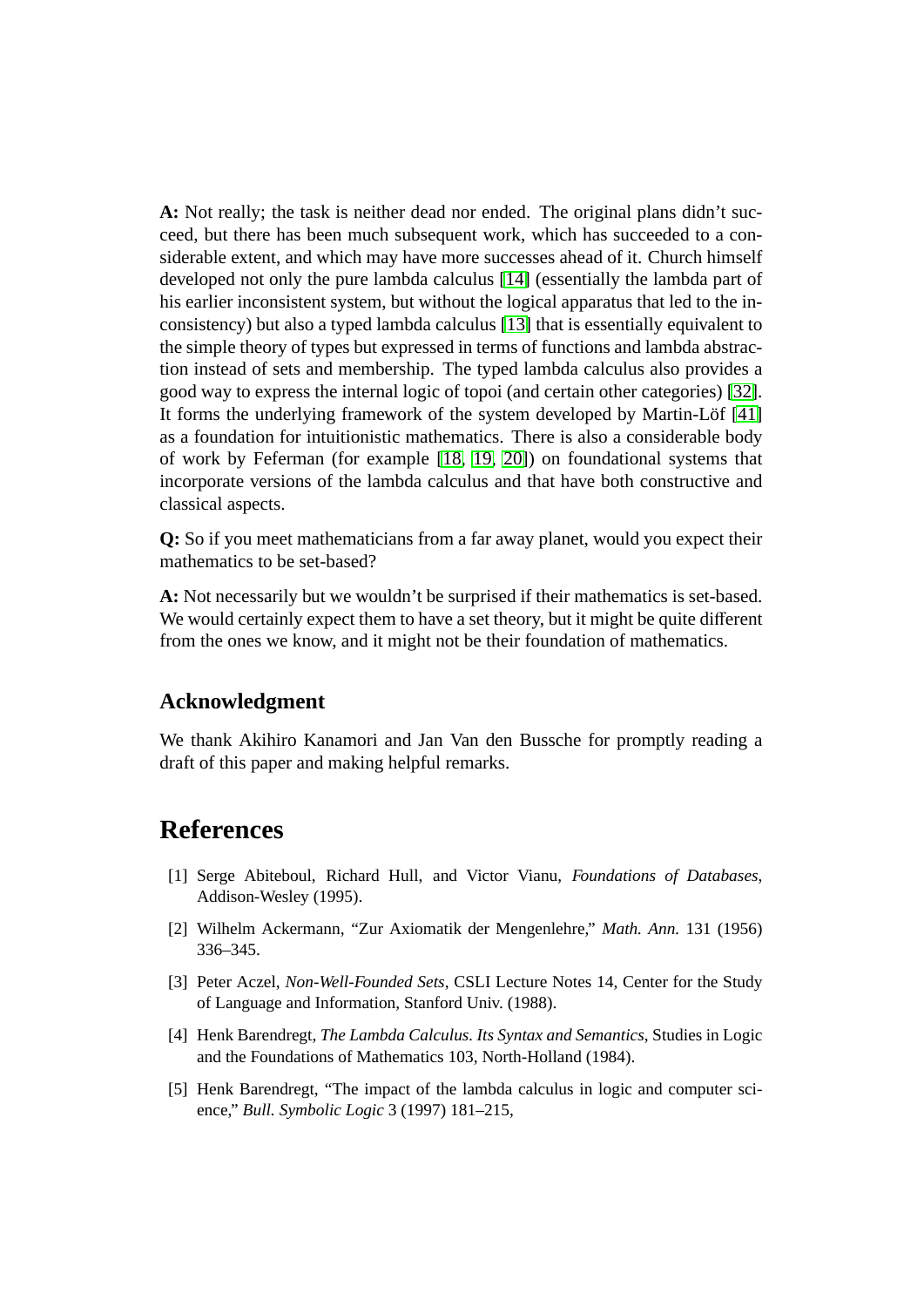- <span id="page-15-5"></span>[6] Jon Barwise and Lawrence Moss, *Vicious Circles. On the mathematics of nonwellfounded phenomena,* CSLI Lecture Notes 60, Center for the Study of Language and Information, Stanford Univ. (1996).
- <span id="page-15-7"></span>[7] Paul Bernays, "A system of axiomatic set theory — Part I," *J. Symbolic Logic* 2 (1937) 65–77.
- <span id="page-15-3"></span>[8] Andreas Blass, Yuri Gurevich, and Saharon Shelah, "Choiceless Polynomial Time", *Annals of Pure and Applied Logic* 100 (1999) 141–187.
- <span id="page-15-4"></span>[9] Andreas Blass, Yuri Gurevich, and Jan Van den Bussche, "Abstract State Machines and Computationally Complete Query Languages", *Information and Computation* 174 (2002) 20-36.
- <span id="page-15-1"></span>[10] Nicolas Bourbaki, *Elements of mathematics: Theory of sets*, Translation from French, Addison-Wesley (1968).
- <span id="page-15-2"></span>[11] Ashok Chandra and David Harel, "Structure and Complexity of Relational Queries", *J. Comput. and System Sciences* 25 (1982) 99–128.
- <span id="page-15-8"></span>[12] Alonzo Church, "A set of postulates for the foundation of logic," *Ann. Math. (2)* 33 (1932) 346–366 and 34 (1933) 839–864.
- <span id="page-15-13"></span>[13] Alonzo Church, "A formulation of the simple theory of types," *J. Symbolic Logic* 5 (1940) 56–68.
- <span id="page-15-12"></span>[14] Alonzo Church, *The Calculi of Lambda-Conversion,* Annals of Mathematics Studies 6, Princeton Univ. Press (1941).
- <span id="page-15-9"></span>[15] Haskell Curry, "Grundlagen der kombinatorischen Logik," *Amer. J. Math.* 52 (1930) 509–536 and 789–834.
- <span id="page-15-10"></span>[16] Haskell Curry, "The combinatory foundations of mathematical logic," *J. Symbolic Logic* 7 (1942) 49–64.
- <span id="page-15-11"></span>[17] Haskell Curry and Robert Feys, *Combinatory Logic. Vol. I,* North-Holland (1958).
- <span id="page-15-14"></span>[18] Solomon Feferman, "A language and axioms for explicit mathematics," in *Algebra and Logic,* ed. J. Crossley, Lecture Notes in Mathematics 450, Springer-Verlag (1975) 87–139.
- <span id="page-15-15"></span>[19] Solomon Feferman, "Constructive theories of functions and classes," in *Logic Colloquium '78,* ed. M. Boffa, D. van Dalen, and K. McAloon, Studies in Logic and the Foundations of Mathematics 97, North-Holland (1980) 159–224.
- <span id="page-15-16"></span>[20] Solomon Feferman, "Toward useful type-free theories, I," *J. Symbolic Logic* 49 (1984) 75–111.
- <span id="page-15-0"></span>[21] Abraham Fraenkel, Yehoshua Bar-Hillel, and Azriel Lévy, *Foundations of Set Theory*, Studies in Logic and the Foundations of Mathematics 67, North-Holland (1973).
- <span id="page-15-6"></span>[22] Harvey Friedman, "Higher set theory and mathematical practice," *Ann. Math. Logic* 2 (1970/71) 325–357.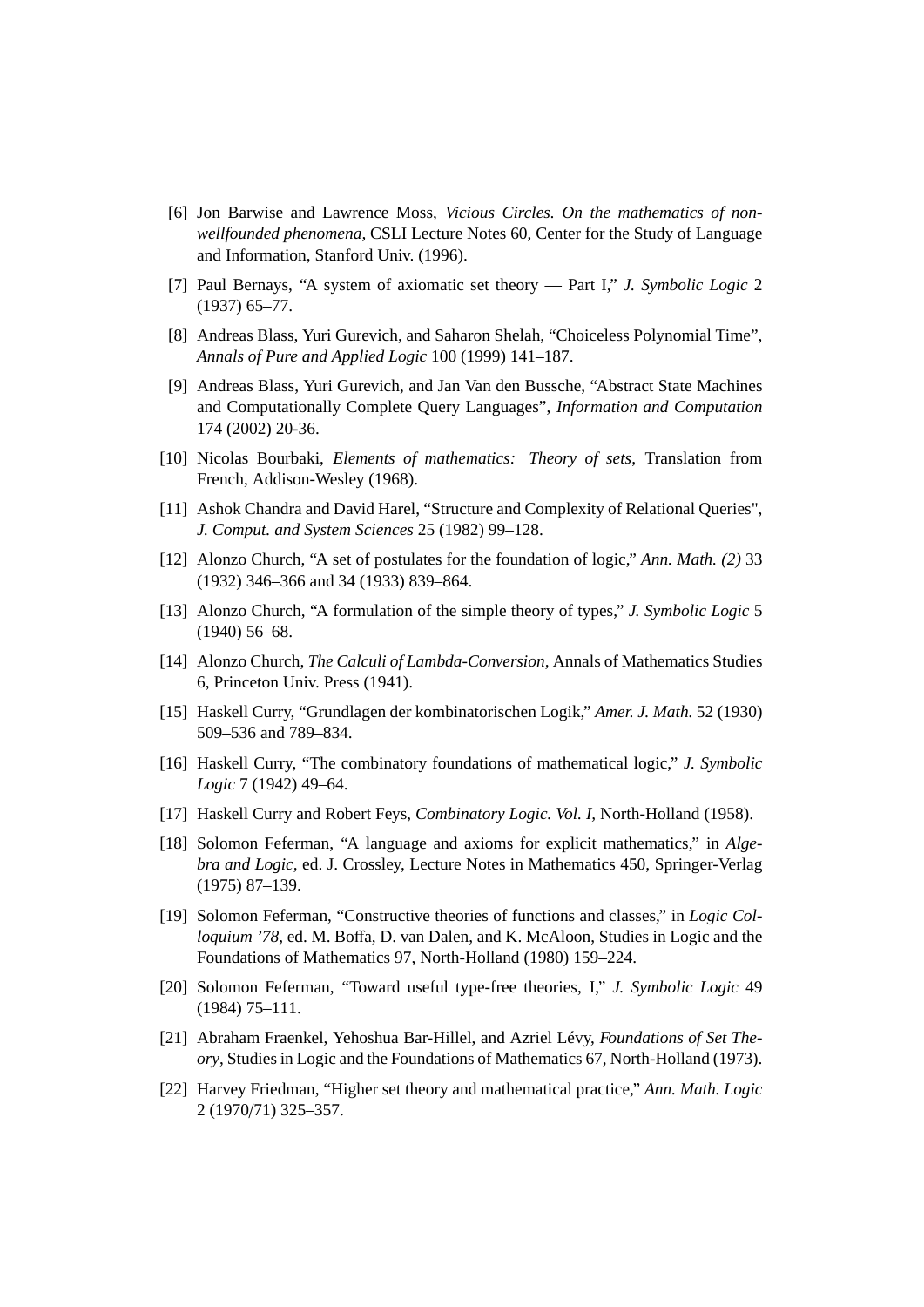- <span id="page-16-15"></span>[23] Kurt Gödel, "The consistency of the axiom of choice and of the generalized continuum hypothesis," *Proc. Nat. Acad. Sci. U.S.A.* 24 (1938) 556–557.
- <span id="page-16-14"></span>[24] Kurt Gödel, *The Consistency of the Axiom of Choice and the Generalized Continuum Hypothesis with the Axioms of Set Theory*, Annals of Mathematics Studies 3, Princeton Univ. Press (1940).
- <span id="page-16-2"></span>[25] Yuri Gurevich, "Logic and the Challenge of Computer Science", in *Current Trends in Theoretical Computer Science*, ed. E. Börger, Computer Science Press (1988) 1–57.
- <span id="page-16-5"></span>[26] Randall Holmes, *New Foundations Home Page,* http : //math.[boisestate](http://math.boisestate.edu/~holmes/holmes/nf.html).edu/˜holmes/holmes/nf.html.
- <span id="page-16-7"></span>[27] John Isbell, Review of [\[34\]](#page-16-6), *Mathematical Reviews* 34 (1967) #7332.
- <span id="page-16-4"></span>[28] Ronald Jensen, "On the consistency of a slight(?) modification of Quine's NF," *Synthèse* 19 (1969) 250–263.
- <span id="page-16-10"></span>[29] Peter T. Johnstone, *Topos Theory*, London Math. Soc. Monographs 10, Academic Press (1977).
- <span id="page-16-1"></span>[30] Akihiro Kanamori, "The empty set, the singleton, and the ordered pair," *Bull. Symbolic Logic* 9 (2003) 273–298.
- <span id="page-16-16"></span>[31] Stephen Kleene and J. Barkley Rosser, "The inconsistency of certain formal logics," *Ann. Math. (2)* 36 (1935) 630–636.
- <span id="page-16-17"></span>[32] Joachim Lambek and Philip Scott, *Introduction to Higher Order Categorical Logic,* Cambridge Studies in Advanced Mathematics 7, Cambridge Univ. Press (1986).
- <span id="page-16-8"></span>[33] F. William Lawvere, "An elementary theory of the category of sets," *Proc. Nat. Acad. Sci. U.S.A.* 52 (1964) 1506–1511.
- <span id="page-16-6"></span>[34] F. William Lawvere, "The category of categories as a foundation for mathematics," in *Proc. Conf. Categorical Algebra (La Jolla, CA, 1965),* Springer-Verlag (1966) 1–20.
- <span id="page-16-12"></span>[35] F. William Lawvere and Robert Rosebrugh, *Sets for Mathematicians*, Cambridge Univ. Press (2003).
- <span id="page-16-9"></span>[36] F. William Lawvere and Myles Tierney, "Quantifiers and sheaves," in *Actes du Congrès International des Mathématiciens (Nice, 1970), Tome 1*, Gauthier-Villars (1971) 329–334.
- <span id="page-16-3"></span>[37] Azriel Lévy, "On Ackermann's set theory," *J. Symbolic Logic* 24 (1959) 154–166.
- <span id="page-16-0"></span>[38] Azriel Lévy, *Basic Set Theory*, Perspectives in Mathematical Logic, Springer-Verlag (1979).
- <span id="page-16-11"></span>[39] Saunders Mac Lane and Ieke Moerdijk, *Sheaves in geometry and logic. A first introduction to topos theory*, Universitext, Springer-Verlag (1994).
- <span id="page-16-13"></span>[40] Donald A. Martin, "Borel determinacy," *Ann. Math. (2)* 102 (1975) 363–371.